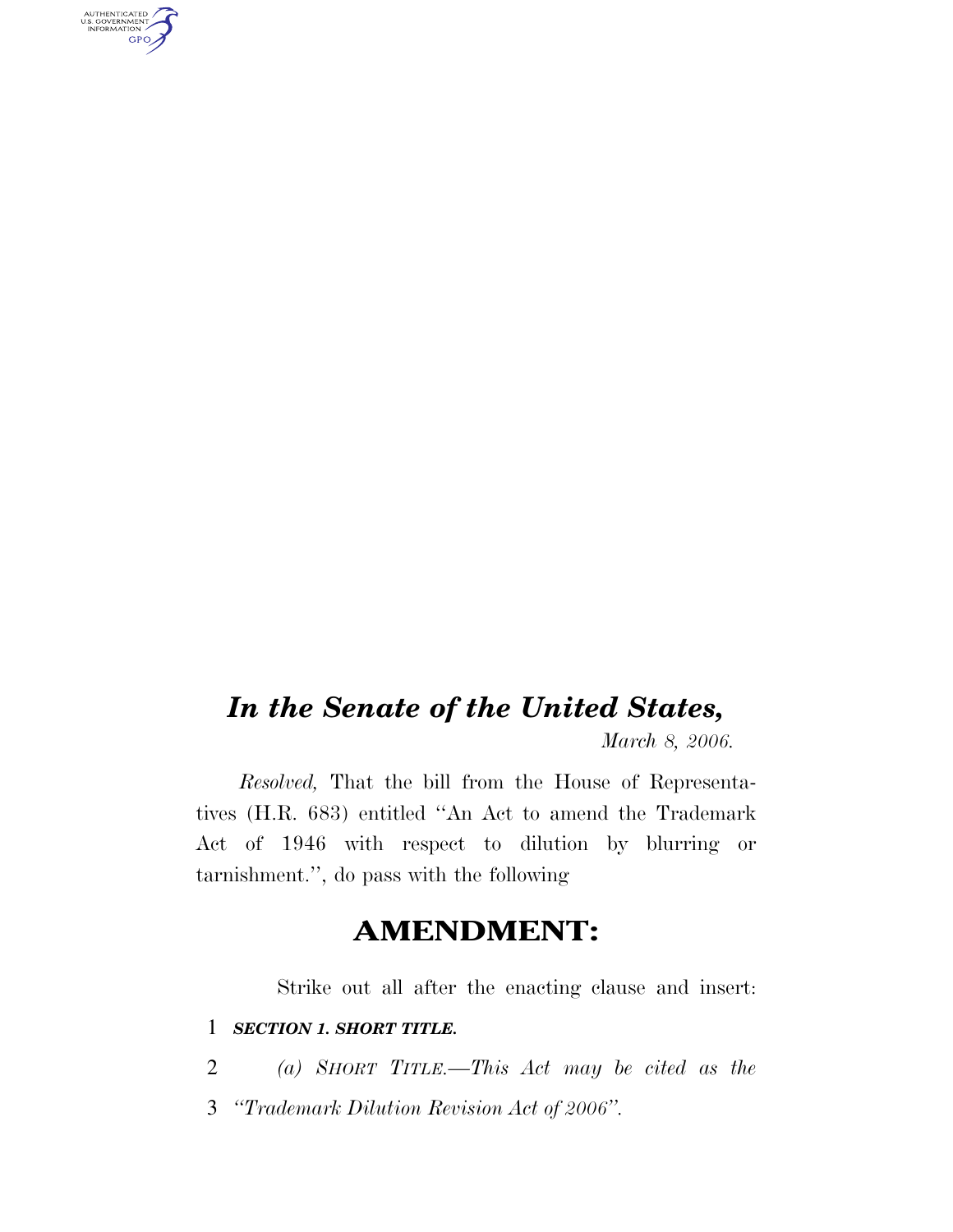*(b) REFERENCES.—Any reference in this Act to the Trademark Act of 1946 shall be a reference to the Act enti- tled ''An Act to provide for the registration and protection of trademarks used in commerce, to carry out the provisions of certain international conventions, and for other pur-poses'', approved July 5, 1946 (15 U.S.C. 1051 et seq.).*

## *SEC. 2. DILUTION BY BLURRING; DILUTION BY TARNISHMENT.*

 *Section 43 of the Trademark Act of 1946 (15 U.S.C. 1125) is amended—*

 *(1) by striking subsection (c) and inserting the following:*

 *''(c) DILUTION BY BLURRING; DILUTION BY TARNISHMENT.—*

 *''(1) INJUNCTIVE RELIEF.—Subject to the prin- ciples of equity, the owner of a famous mark that is distinctive, inherently or through acquired distinctive- ness, shall be entitled to an injunction against an- other person who, at any time after the owner's mark has become famous, commences use of a mark or trade name in commerce that is likely to cause dilution by blurring or dilution by tarnishment of the famous mark, regardless of the presence or absence of actual or likely confusion, of competition, or of actual eco-nomic injury.*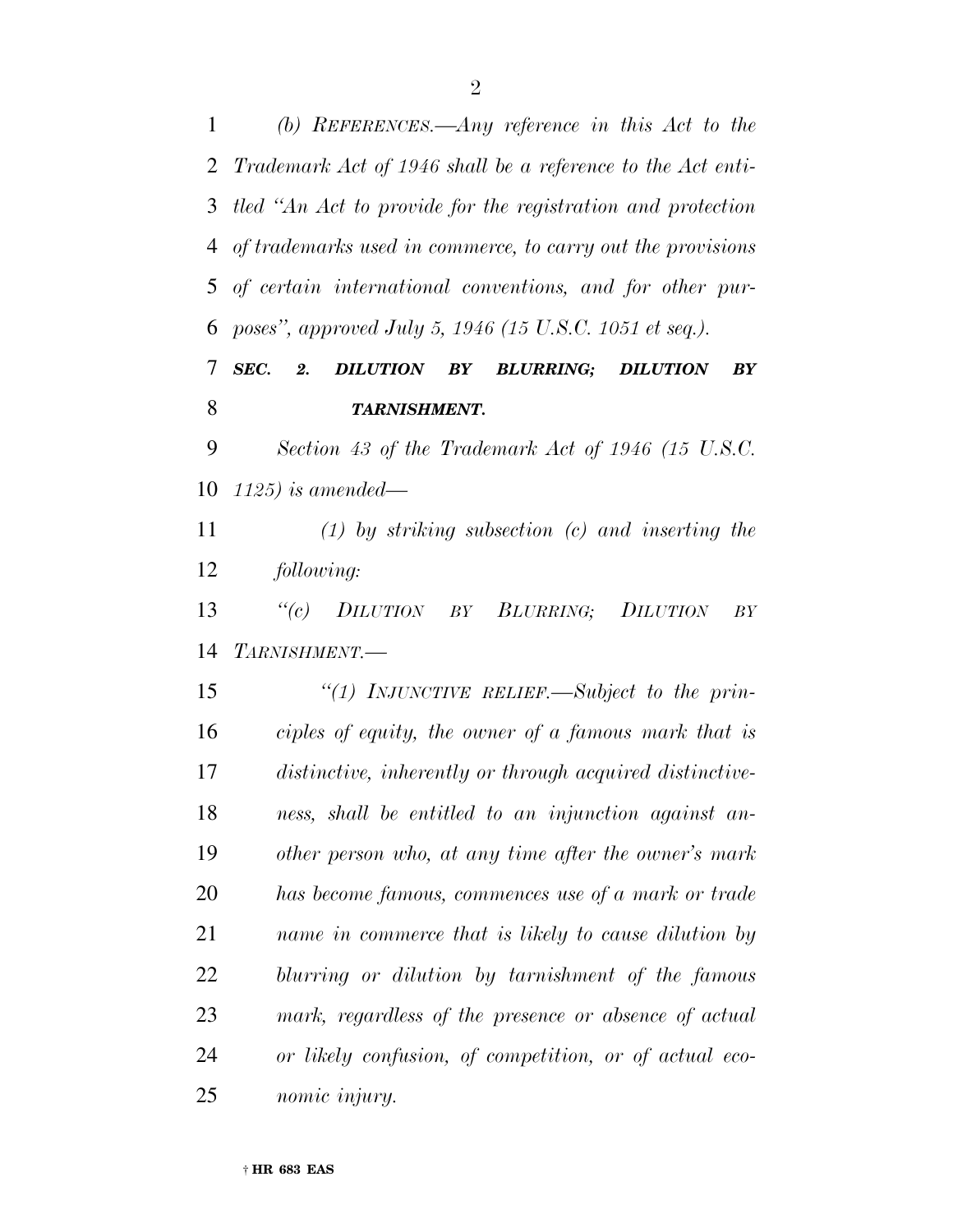| $\mathbf{1}$   | "(2) DEFINITIONS. $-A$ ) For purposes of para-            |
|----------------|-----------------------------------------------------------|
| $\overline{2}$ | $graph (1)$ , a mark is famous if it is widely recognized |
| 3              | by the general consuming public of the United States      |
| 4              | as a designation of source of the goods or services of    |
| 5              | the mark's owner. In determining whether a mark           |
| 6              | possesses the requisite degree of recognition, the court  |
| 7              | may consider all relevant factors, including the fol-     |
| 8              | lowing:                                                   |
| 9              | $"(i)$ The duration, extent, and geographic               |
| 10             | reach of advertising and publicity of the mark,           |
| 11             | whether advertised or publicized by the owner or          |
| 12             | <i>third parties.</i>                                     |
| 13             | $``(ii)$ The amount, volume, and geographic               |
| 14             | extent of sales of goods or services offered under        |
| 15             | the mark.                                                 |
| 16             | "(iii) The extent of actual recognition of the            |
| 17             | mark.                                                     |
| 18             | $``(iv)$ Whether the mark was registered                  |
| 19             | under the Act of March 3, 1881, or the Act of             |
| 20             | February 20, 1905, or on the principal register.          |
| 21             | "(B) For purposes of paragraph $(1)$ , 'dilution by       |
| 22             | blurring' is association arising from the similarity      |
| 23             | between a mark or trade name and a famous mark            |
| 24             | that impairs the distinctiveness of the famous mark.      |
| 25             | In determining whether a mark or trade name is like-      |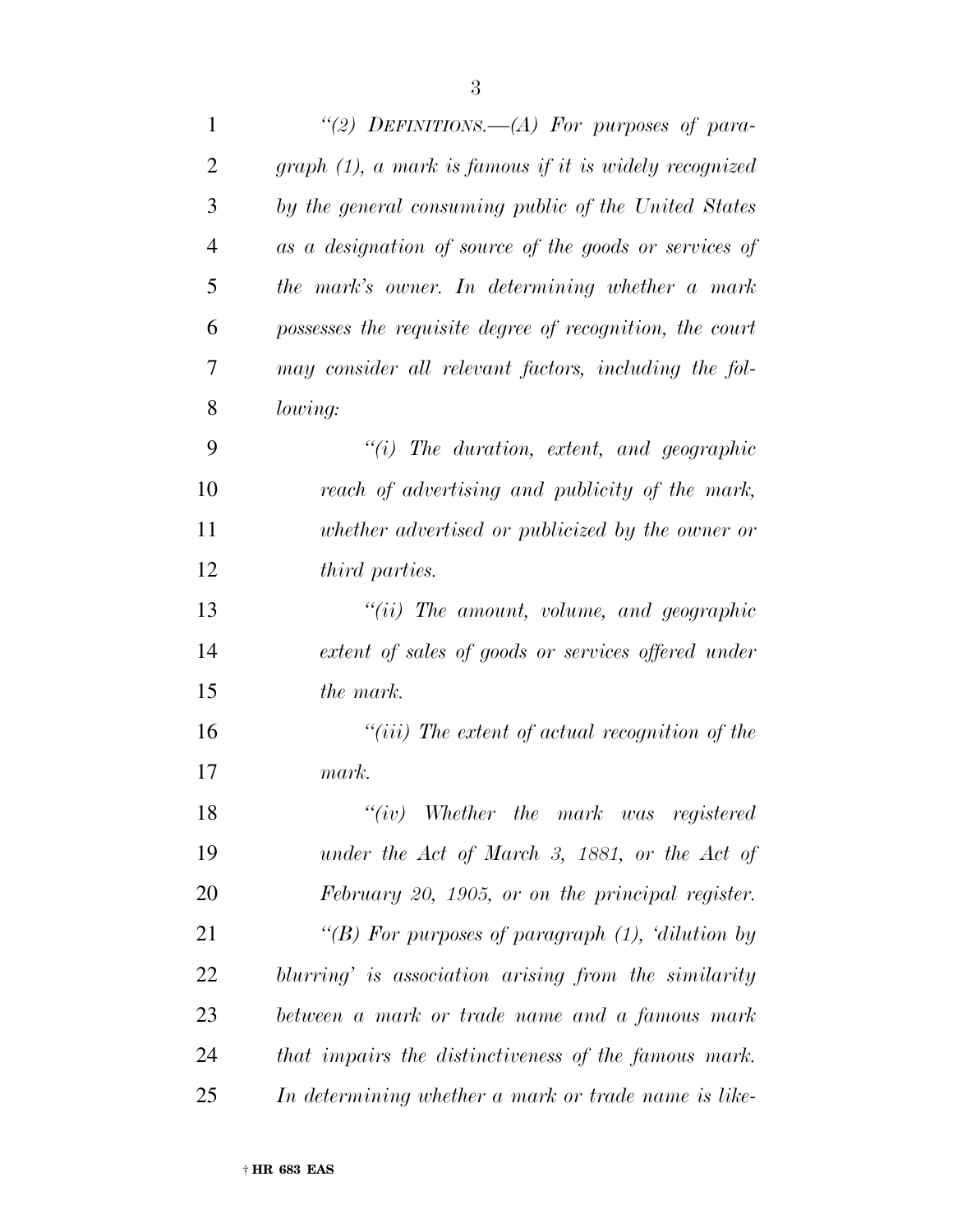| 1              | ly to cause dilution by blurring, the court may con-  |
|----------------|-------------------------------------------------------|
| $\overline{2}$ | sider all relevant factors, including the following:  |
| 3              | $``(i)$ The degree of similarity between the          |
| $\overline{4}$ | mark or trade name and the famous mark.               |
| 5              | "(ii) The degree of inherent or acquired dis-         |
| 6              | tinctiveness of the famous mark.                      |
| 7              | $``(iii)$ The extent to which the owner of the        |
| 8              | famous mark is engaging in substantially exclu-       |
| 9              | sive use of the mark.                                 |
| 10             | "(iv) The degree of recognition of the fa-            |
| 11             | mous mark.                                            |
| 12             | $\lq\lq(v)$ Whether the user of the mark or trade     |
| 13             | name intended to create an association with the       |
| 14             | famous mark.                                          |
| 15             | $``(vi)$ Any actual association between the           |
| 16             | mark or trade name and the famous mark.               |
| 17             | "(C) For purposes of paragraph $(1)$ , 'dilution by   |
| 18             | tarnishment' is association arising from the simi-    |
| 19             | larity between a mark or trade name and a famous      |
| <b>20</b>      | mark that harms the reputation of the famous mark.    |
| 21             | "(3) EXCLUSIONS.—The following shall not be           |
| 22             | actionable as dilution by blurring or dilution by     |
| 23             | tarnishment under this subsection:                    |
| 24             | "(A) Any fair use, including a nominative             |
| 25             | or descriptive fair use, or facilitation of such fair |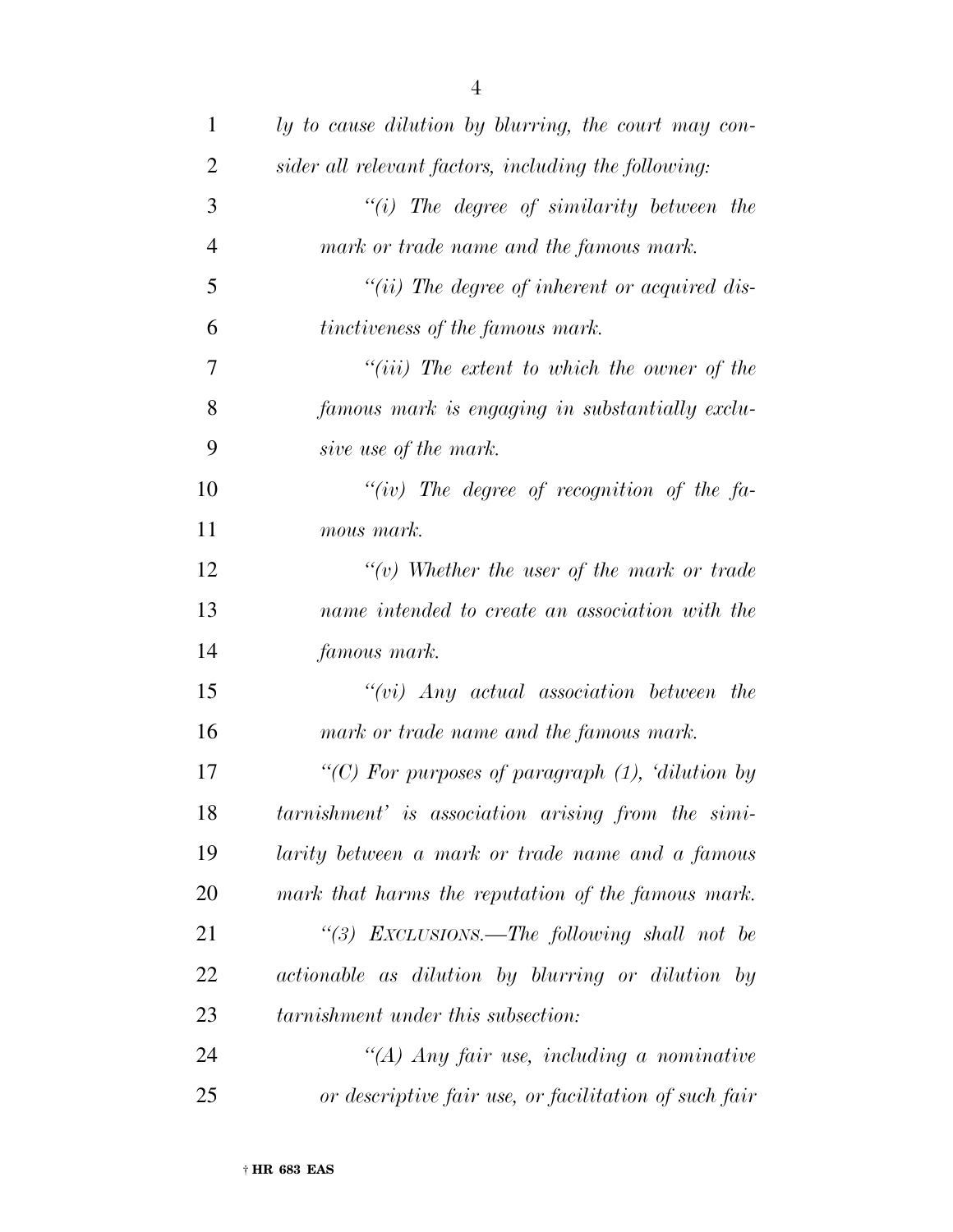| $\mathbf{1}$   | use, of a famous mark by another person other           |
|----------------|---------------------------------------------------------|
| $\overline{2}$ | than as a designation of source for the person's        |
| 3              | own goods or services, including use in connec-         |
| $\overline{4}$ | tion with-                                              |
| 5              | $\lq\lq(i)$ advertising or promotion that per-          |
| 6              | mits consumers to compare goods or serv-                |
| 7              | ices; or                                                |
| 8              | $``(ii)$ identifying and parodying, criti-              |
| 9              | cizing, or commenting upon the famous                   |
| 10             | mark owner or the goods or services of the              |
| 11             | <i>famous mark owner.</i>                               |
| 12             | "(B) All forms of news reporting and news               |
| 13             | commentary.                                             |
| 14             | "(C) Any noncommercial use of a mark.                   |
| 15             | "(4) BURDEN OF PROOF.—In a civil action for             |
| 16             | trade dress dilution under this Act for trade dress not |
| 17             | registered on the principal register, the person who    |
| 18             | asserts trade dress protection has the burden of prov-  |
| 19             | ing that—                                               |
| 20             | $\lq (A)$ the claimed trade dress, taken as a           |
| 21             | whole, is not functional and is famous; and             |
| 22             | $\lq\lq(B)$ if the claimed trade dress includes any     |
| 23             | mark or marks registered on the principal reg-          |
| 24             | ister, the unregistered matter, taken as a whole,       |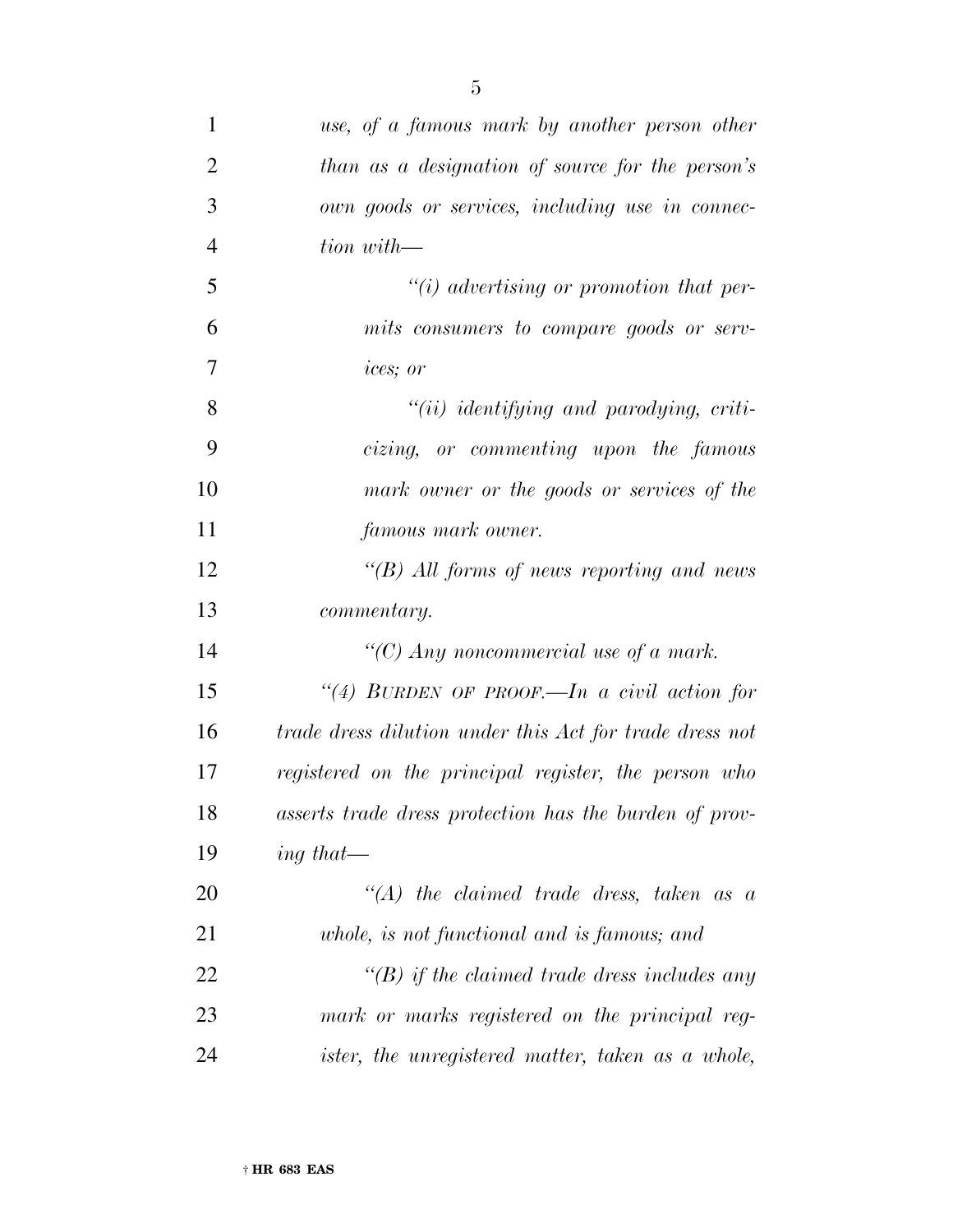| $\mathbf{1}$   | is famous separate and apart from any fame of            |
|----------------|----------------------------------------------------------|
| $\overline{2}$ | such registered marks.                                   |
| 3              | "(5) ADDITIONAL REMEDIES.—In an action                   |
| $\overline{4}$ | brought under this subsection, the owner of the famous   |
| 5              | mark shall be entitled to injunctive relief as set forth |
| 6              | in section 34. The owner of the famous mark shall        |
| $\overline{7}$ | also be entitled to the remedies set forth in sections   |
| 8              | $35(a)$ and 36, subject to the discretion of the court   |
| 9              | and the principles of equity if—                         |
| 10             | $\lq (A)$ the mark or trade name that is likely          |
| 11             | to cause dilution by blurring or dilution by             |
| 12             | tarnishment was first used in commerce by the            |
| 13             | person against whom the injunction is sought             |
| 14             | after the date of enactment of the Trademark Di-         |
| 15             | lution Revision Act of 2006; and                         |
| 16             | $\lq\lq B$ in a claim arising under<br>this              |
| 17             | subsection-                                              |
| 18             | "(i) by reason of dilution by blurring,                  |
| 19             | the person against whom the injunction is                |
| 20             | sought willfully intended to trade on the                |
| 21             | recognition of the famous mark; or                       |
| 22             | ``(ii)<br>by reason of dilution<br>by                    |
| 23             | tarnishment, the person against whom the                 |
| 24             | <i>injunction is sought willfully intended to</i>        |
| 25             | harm the reputation of the famous mark.                  |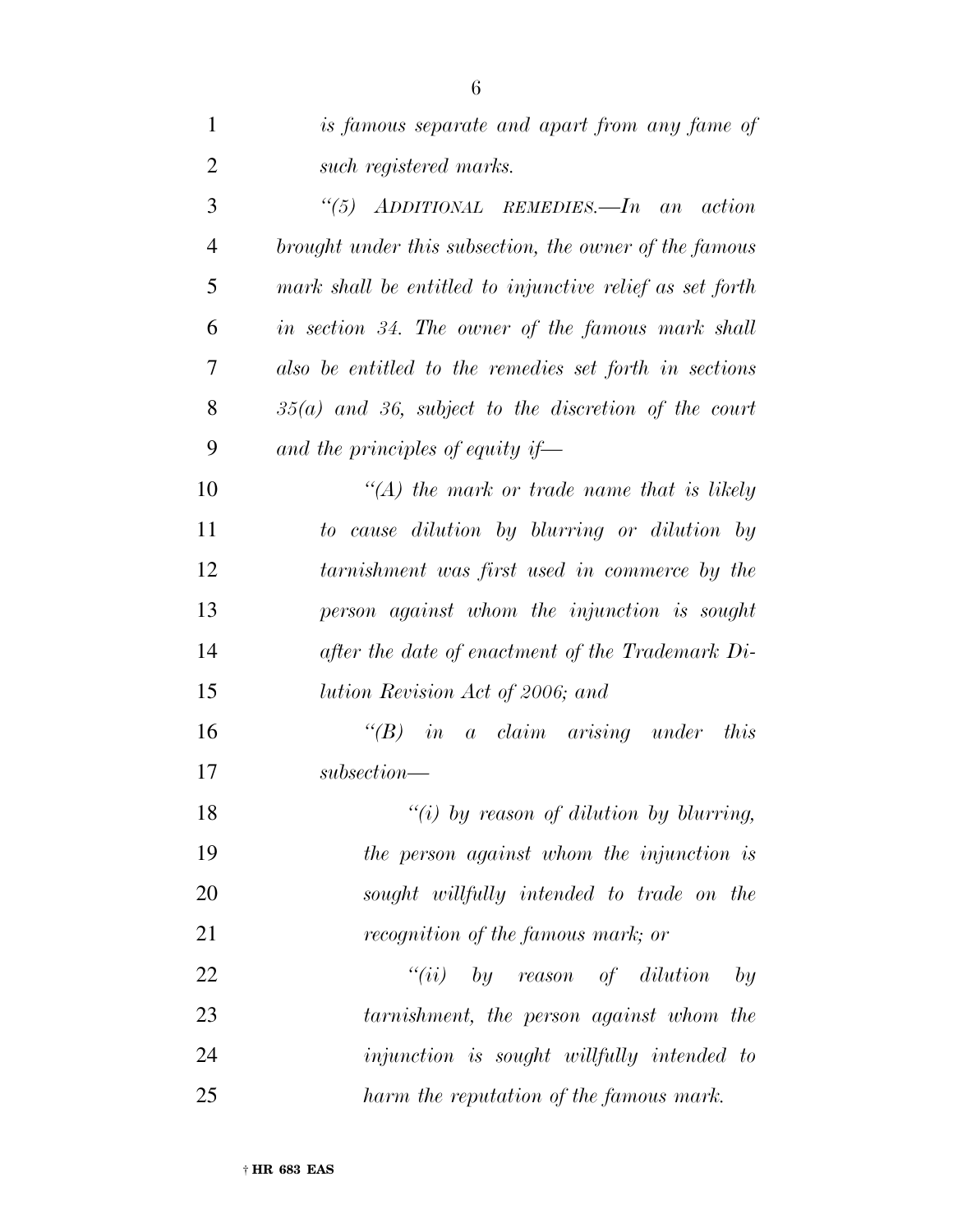| $\mathbf{1}$   | "(6) OWNERSHIP OF VALID REGISTRATION A                  |
|----------------|---------------------------------------------------------|
| $\overline{2}$ | COMPLETE BAR TO ACTION.—The ownership by a per-         |
| 3              | son of a valid registration under the Act of March 3,   |
| $\overline{4}$ | 1881, or the Act of February 20, 1905, or on the prin-  |
| 5              | cipal register under this Act shall be a complete bar   |
| 6              | to an action against that person, with respect to that  |
| 7              | mark, that—                                             |
| 8              | $\lq\lq (A)(i)$ is brought by another person under      |
| 9              | the common law or a statute of a State; and             |
| 10             | $``(ii)$ seeks to prevent dilution by blurring          |
| 11             | or dilution by tarnishment; or                          |
| 12             | "(B) asserts any claim of actual or likely              |
| 13             | damage or harm to the distinctiveness or reputa-        |
| 14             | tion of a mark, label, or form of advertisement.        |
| 15             | "(7) SAVINGS CLAUSE.—Nothing in this sub-               |
| 16             | section shall be construed to impair, modify, or super- |
| 17             | sede the applicability of the patent laws of the United |
| 18             | States."; and                                           |
| 19             | (2) in subsection $(d)(1)(B)(i)(IX)$ , by striking      |
| 20             | " $(c)(1)$ of section 43" and inserting " $(c)$ ".      |
| 21             | <b>SEC. 3. CONFORMING AMENDMENTS.</b>                   |
| 22             | (a) MARKS REGISTRABLE ON THE PRINCIPAL REG-             |
| 23             | ISTER.—Section $2(f)$ of the Trademark Act of 1946 (15  |
|                | 24 U.S.C. $1052(f)$ is amended—                         |
| 25             | $(1)$ by striking the last two sentences; and           |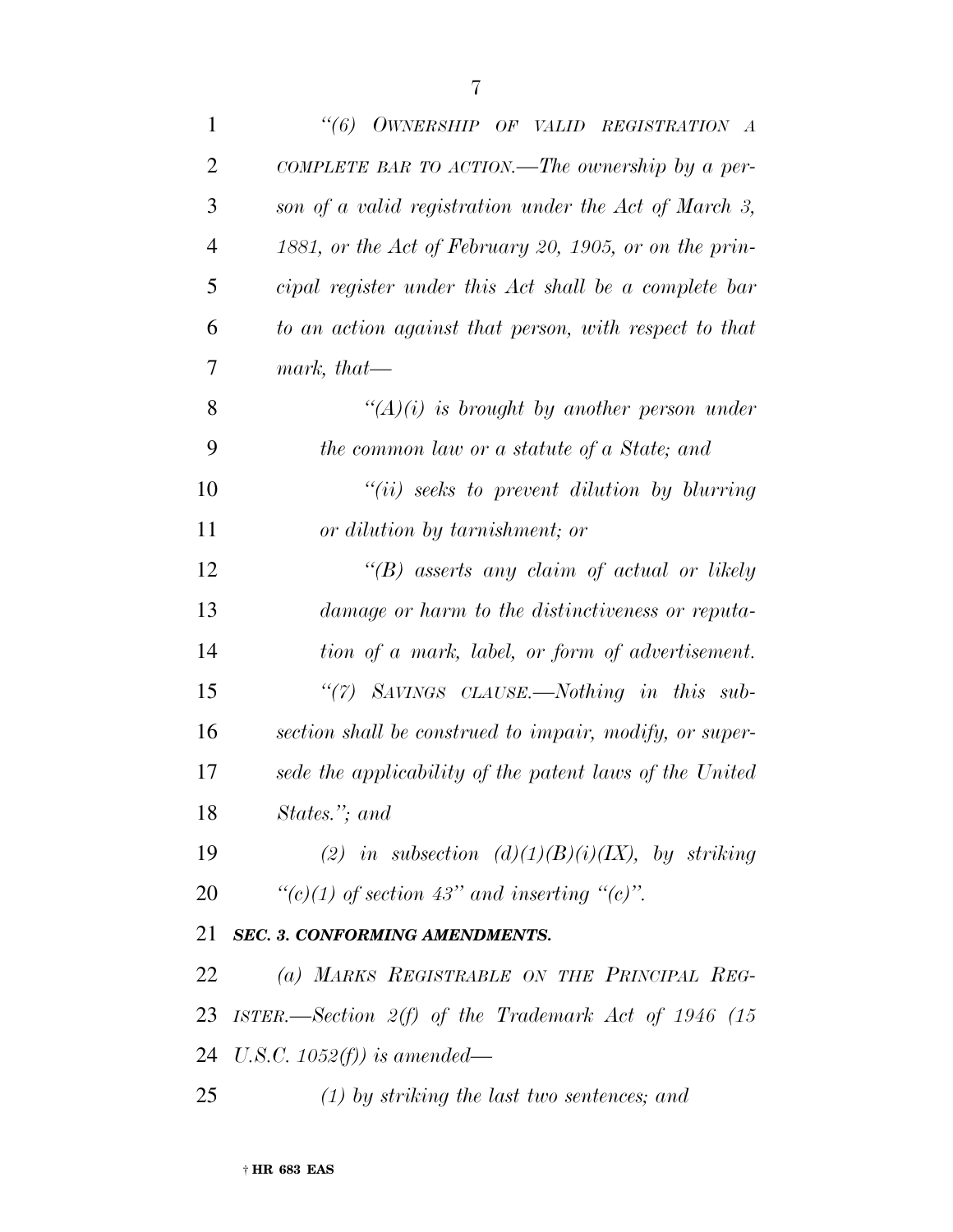*(2) by adding at the end the following: ''A mark which would be likely to cause dilution by blurring or dilution by tarnishment under section 43(c), may be refused registration only pursuant to a proceeding brought under section 13. A registration for a mark which would be likely to cause dilution by blurring or dilution by tarnishment under section 43(c), may be canceled pursuant to a proceeding brought under either section 14 or section 24.''.*

 *(b) OPPOSITION.—Section 13(a) of the Trademark Act of 1946 (15 U.S.C. 1063(a)) is amended in the first sentence by striking ''as a result of dilution'' and inserting ''the reg- istration of any mark which would be likely to cause dilu-tion by blurring or dilution by tarnishment''.*

 *(c) CANCELLATION.—Section 14 of the Trademark Act of 1946 (15 U.S.C. 1064) is amended, in the matter pre- ceding paragraph (1) by striking '', including as a result of dilution under section 43(c),'' and inserting '', including as a result of a likelihood of dilution by blurring or dilution by tarnishment under section 43(c),''.*

 *(d) MARKS FOR THE SUPPLEMENTAL REGISTER.—The second sentence of section 24 of the Trademark Act of 1946 (15 U.S.C. 1092) is amended to read as follows:*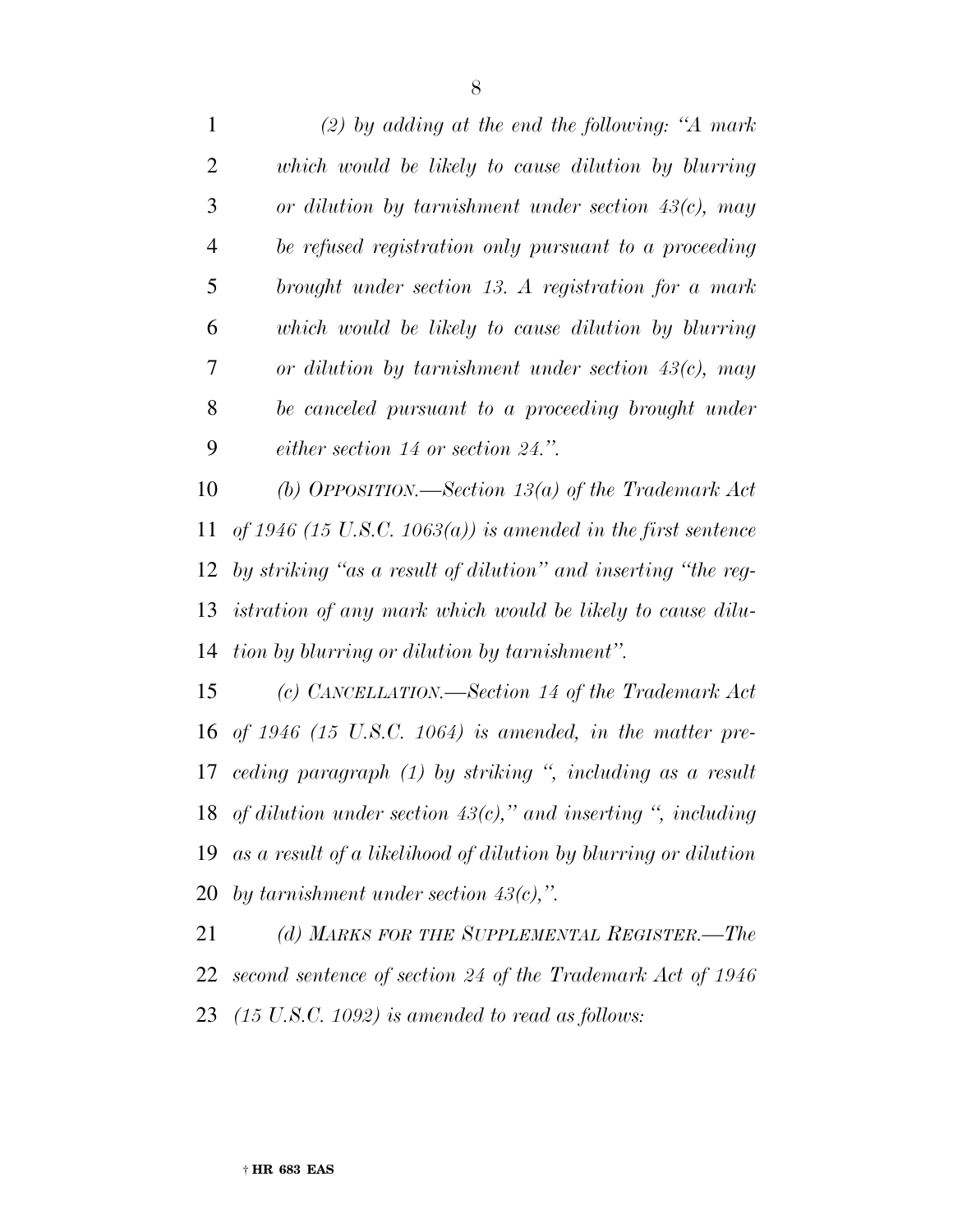*''Whenever any person believes that such person is or will be damaged by the registration of a mark on the supple-mental register—*

 *''(1) for which the effective filing date is after the date on which such person's mark became famous and which would be likely to cause dilution by blurring or dilution by tarnishment under section 43(c); or ''(2) on grounds other than dilution by blurring or dilution by tarnishment, such person may at any time, upon payment of the prescribed fee and the fil- ing of a petition stating the ground therefor, apply to the Director to cancel such registration.''. (e) DEFINITIONS.—Section 45 of the Trademark Act of 1946 (15 U.S.C. 1127) is amended by striking the defini-*

*tion relating to the term ''dilution''.*

Attest:

*Secretary.*